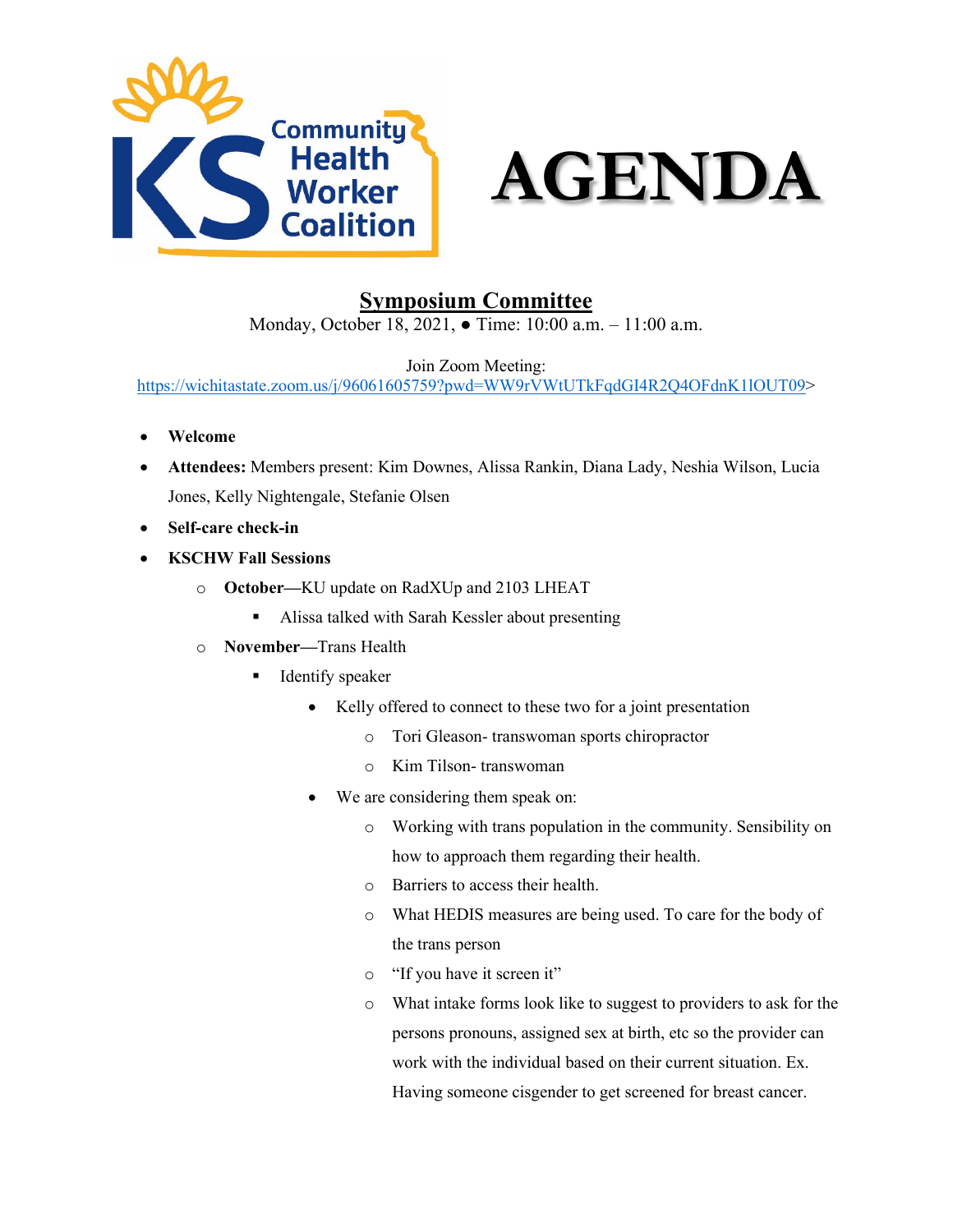



- o Sensitive questions to ask/not ask
- o Advocacy- what are issues to focus on? Reminding providers about pronouns
- o Working with the patients ahead of time
- o Clinics that are good locations
- o Health as it relates to the whole individuals
- o When you have a Trans person, what are the screenings? What are important screenings
- Alissa-- discussed having RadXUp set a time in November to present followed by Transhealth in late November and include students (LearnWorld)
- Kelly N- will ask Kim and Tori for an opportunity to present in a draft email to the group before sending it out.
- Alissa- CoP 11/8 to have a resource sharing type meeting during this session
	- o **December—**SNAP Education and Breastfeeding together? OR offer Breastfeeding coalition time during the CoP (anytime between end of year)
	- o Diana shared Native Americans and breastfeeding
		- She will reach out and ask them to speak at the CoP 12/13
	- o Lisa Ross and Tandy Rundus from Kansas State Research and Extension will present
	- o Breastfeeding presentation was moved to Community of Practice on 12/13/21

## • 2022 Symposium WOW factor recommendations

- o Take time to stop and celebrate.
- o Highlight Kansas State Research and Extension partnership and work on health equity.
- o Host Brett Culp or Marvin Stottlemire as a speaker. The desire was to have someone with energy and humor to be in the midst
- o Go through the history and highlight the new grants and update maps
	- Images of CHWs in action—this could help with recruiting and promotion (Stefanie)